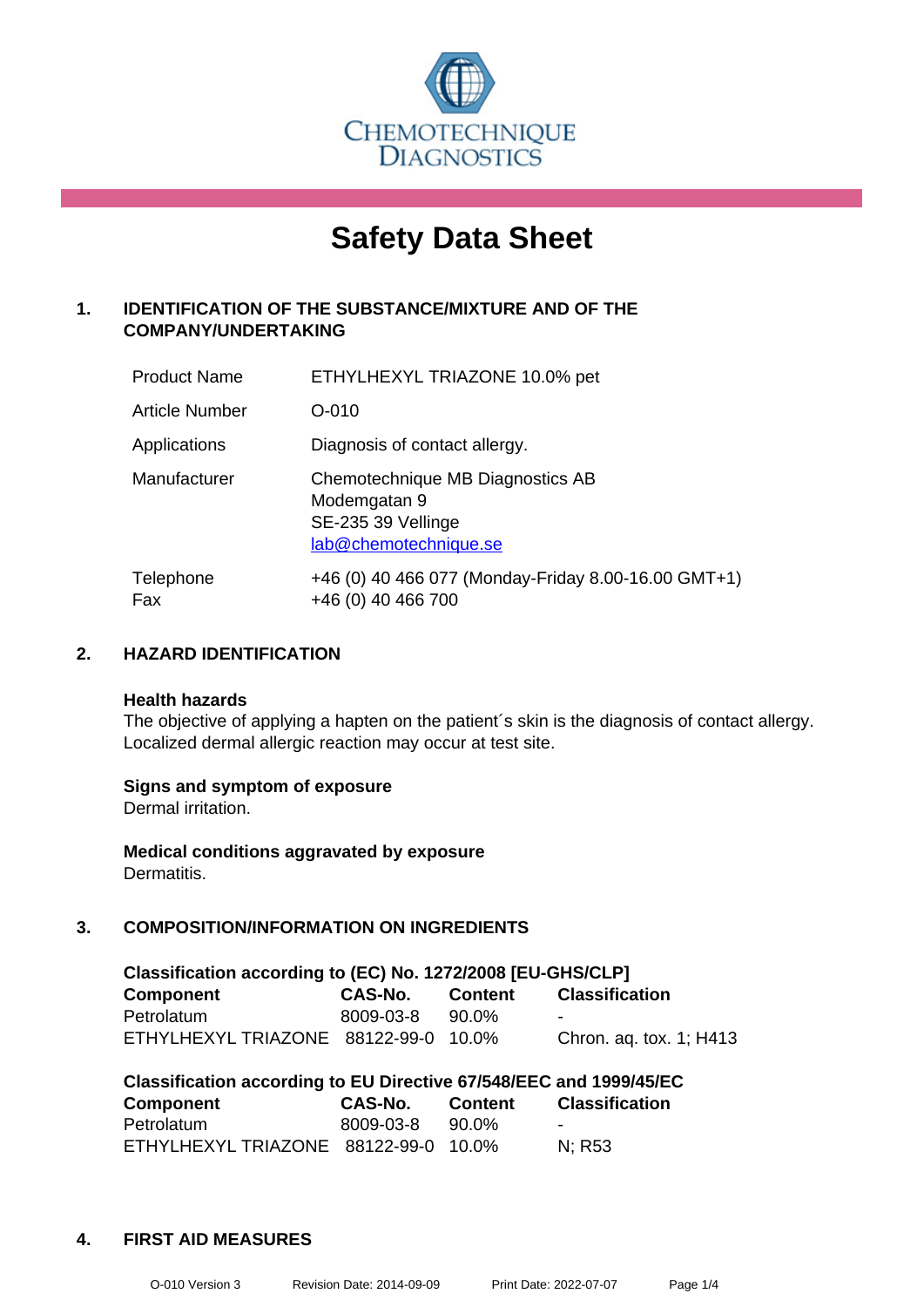#### **Emergency and first aid procedures**

Obtain medical attention.

# **5. FIRE-FIGHTING MEASURES\***

### **Suitable extinguish media**

CO2, powder or water spray. Fight larger fires with water spray or alcohol resistant foam.

### **For safety reasons unsuitable extinguishing agents** Water with full jet.

**Special protective equipment for fire-fighters** Wear self-contained respiratory protective device. Wear fully protective suit.

\*Data is shown for petrolatum only

# **6. ACCIDENTAL RELEASES MEASURES**

**Steps to be taken if material is released or spilled** Contain and place in a closed container.

# **7. HANDLING AND STORAGE**

**Precautions to be taken in handling and storage** Store dark at 5-8°C. Avoid extended exposure to light. FOR EXTERNAL USE ONLY.

# **8. EXPOSURE CONTROLS/PERSONAL PROTECTION**

**Respiratory protection** Not required.

**Ventilation** Local exhaust.

**Protective gloves** Disposal gloves.

## **Eye protection**

Not required with normal use.

## **Work/Hygienic practices**

Wash hands after each use.

# **9. PHYSICAL AND CHEMICAL PROPERTIES**

Appearance Ivory White Semi-solid Odour **Odourless** 

Melting point\* 50-55° C Boiling point\* No data available Flash point\* >100°C Self ignition\* Product does not self ignite.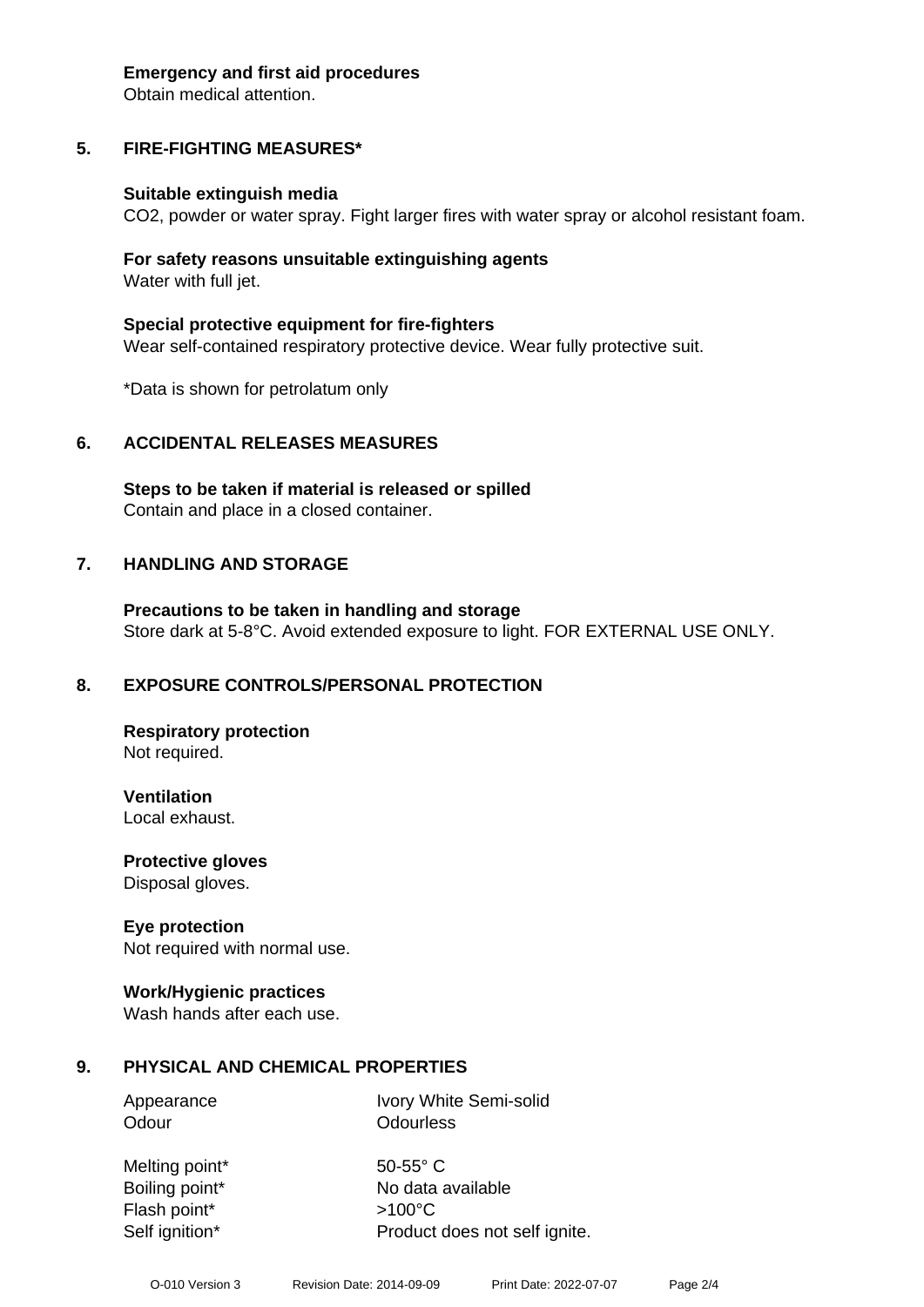Density\* No data available. Solubility in/Miscibility with Water\*

Danger of explosion\* Product does not present an explosion hazard. Insoluble

\*Data is shown for petrolatum only

#### **10. STABILITY AND REACTIVITY**

#### **Incompability**

May react with strong oxidizing agents.

#### **Stability**

Stable at recommended storage conditions.

#### **Hazardous byproducts**

Combustion may generate CO, CO2 and other oxides.

# **Hazardous polymerization**

Will not occur.

### **11. TOXICOLOGICAL INFORMATION**

No data available.

### **12. ECOLOGICAL INFORMATION**

No data available.

### **13. DISPOSAL CONSIDERATIONS**

**Waste disposal method** Comply with federal, state/provincial and local regulation.

#### **14. TRANSPORT INFORMATION**

Not dangerous goods.

### **15. REGULATORY INFORMATION**

The classification is according to the latest editions of the EU lists, and extended by company and literature data.

### **16. OTHER INFORMATION**

#### **Text of H-statements and R-phrases mentioned in Section 3**

| Chron. ag. tox. 1 |                           | Chronic aquatic toxicity (Category 1)      |          |  |
|-------------------|---------------------------|--------------------------------------------|----------|--|
| H413              |                           | May cause long lasting harmful effects to  |          |  |
|                   |                           | aquatic life.                              |          |  |
|                   |                           | Dangerous for the environment              |          |  |
| R <sub>53</sub>   |                           | May cause long term adverse effects in the |          |  |
| O-010 Version 3   | Revision Date: 2014-09-09 | Print Date: 2022-07-07                     | Page 3/4 |  |